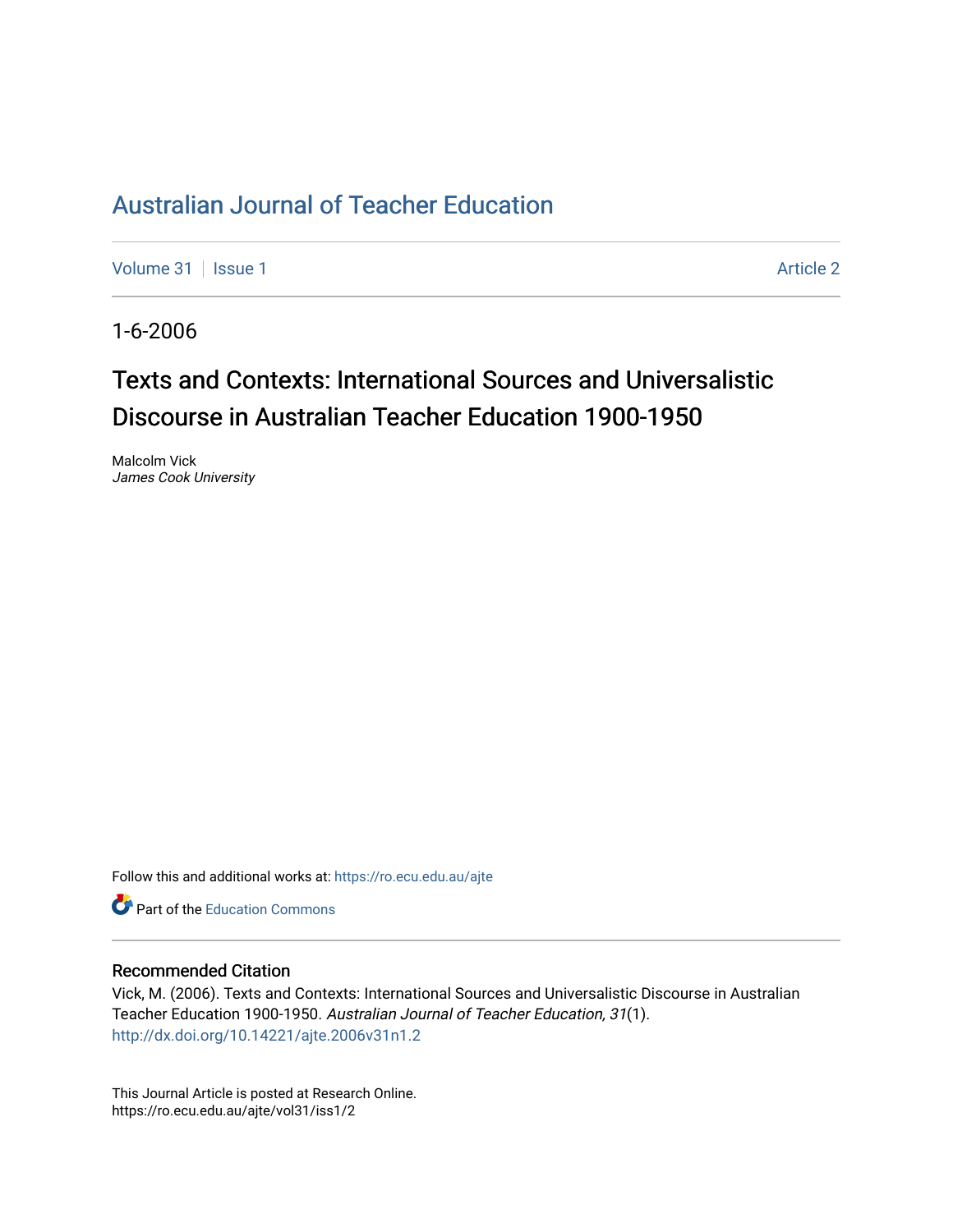# TEXTS AND CONTEXTS: INTERNATIONAL SOURCES AND UNIVERSALISTIC DISCOURSE IN AUSTRALIAN TEACHER EDUCATION 1900-1950

#### **Malcolm Vick**

**James Cook University**

Australia has a long history of what has been pilloried as 'cultural cringe', and of bemoaning its isolation from 'overseas' developments. In recent years, the valuing of ideas and practices from elsewhere has been transformed under the rubric of 'world best practice' within a global economy and culture, both in political discourse generally, and in a raft of reports on the need for reform of teacher education in particular (see Vick, 2006a). Here, I document overseas borrowings in the form of texts in teacher education during the first half of last century, focusing on teachers colleges in Sydney, Melbourne and Adelaide. On the one hand, I seek to show that Australian teacher education has always sought to establish itself in relation to international rather than merely local practice. On the other hand, I aim to demonstrate that this was neither a 'cultural cringe' nor a desperate bid to conform to other parts of the world, but a consequence of an understanding that proper practice was derived from universal truths and principles, independent of any geographic reference points (Vick, 2006a).

### **PROGRAMS AND SUBJECTS**

Each of the teachers colleges in Australia in the first half of the twentieth century offered a comparable array of subjects within a similarly structured program (Hyams,1979). While details of nomenclature varied across institutions, all

programs featured a division between foundational and applied studies. The foundations were subdivided into social (historical, comparative, policy and administration) studies, studies of the proper purposes of education (in part historical and comparative, but also drawing on social and moral philosophy) and (largely psychological) studies of characteristics of students and the nature of learning.<sup>1</sup>

The distinction between foundational and applied subjects was blurred in two ways. First, both within and between institutions, the nomenclature of subjects was inconsistent, with discipline-named subjects (for example, Educational Psychology) and topic-named subjects (for example, Principles of Education or General Methods) sitting side by side. Second, elements of the disciplinary 'foundations' re-appeared in the applied subjects: for example, psychology constituted a core foundational discipline but also underpinned both 'general methods' studies (the broad principles of learning on which pedagogy and curricular organisation should be based) and 'special methods' (the application of these principles to teaching the specific subjects that comprised the school curriculum).

These distinctions and relations between subjects can be demonstrated using the example of the two-year course at Sydney Teachers'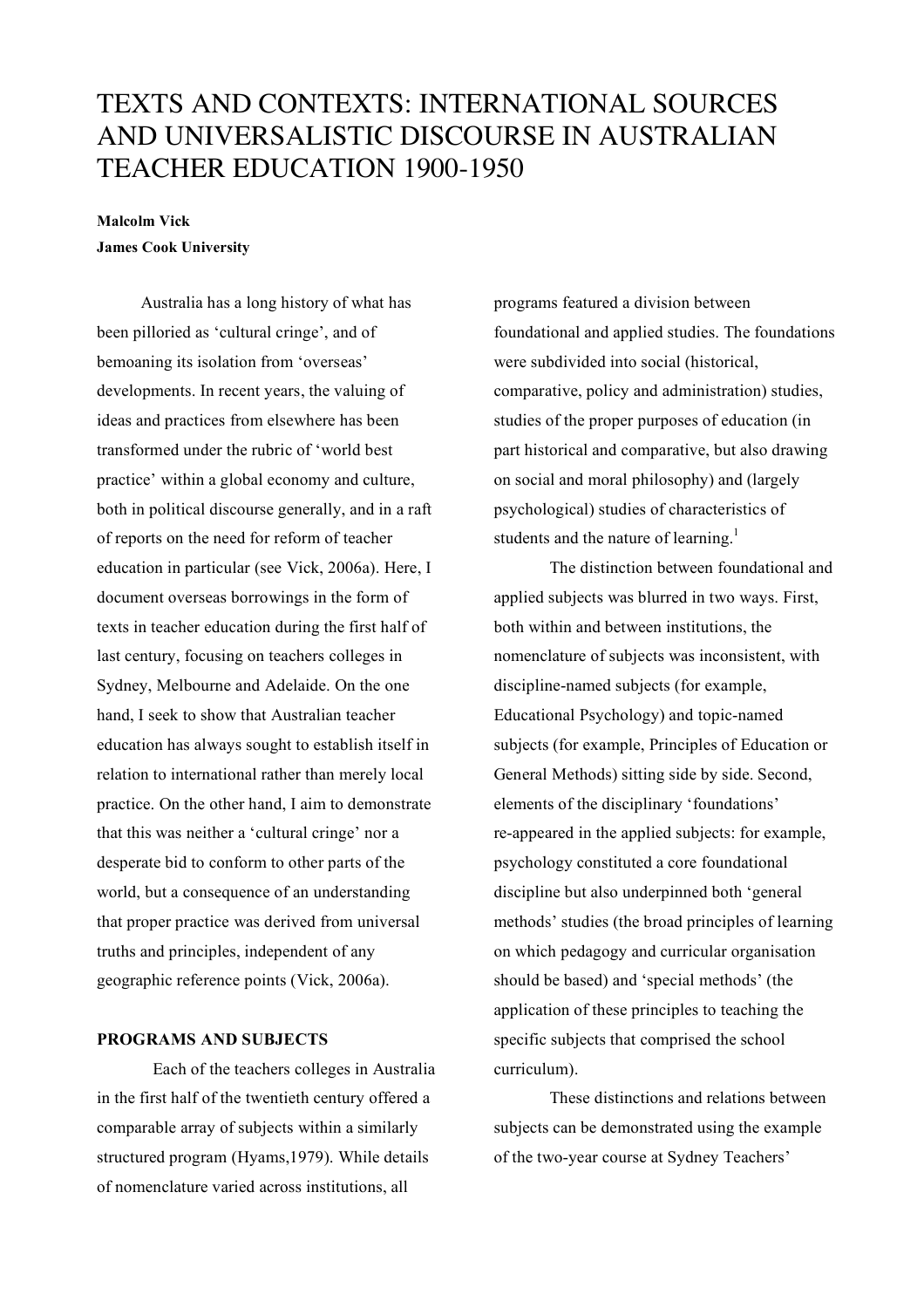College in the late 1930s. The subject Education included:

*Content and methods of teaching of the several parts of the primary school course. The primary school pupil; mental and physical character; individual differences.* (Teachers' College, Sydney, 1937: 11)

It contrasted with Educational Psychology which included:

*The motivation of learning. What psychology is – its methods. Fundamental motives and their educational significance. Principles of abnormal psychology.... The psychology and pedagogy of cognition.... The* physical basis of mind. Attention. Perception: Gestalt psychology. Imagery and imagination. (Teachers' College, Sydney, 1937: 12)

The relation between theory and application is well caught in the comment, under the heading 'Principles of Teaching', that 'for the most part the principles of teaching will be studied in conjunction with... Educational Psychology', followed by a list of specific topics, such as lesson planning, to which psychological principles would be applied. (Teachers' College, Sydney, 1937: 12).

### **SUBJECTS AND TEXTS**

For most, if not all subjects, texts were prescribed. The use of texts allowed staff to draw on, and present to the students, ideas endowed with authority. Their mere existence as published texts itself constituted one form of authorisation. They bore their own internal enunciations of authority, in the form of the credentials customarily printed under the author's name. Thus, for instance, their respective title pages identified J.J. Findlay (1927) as 'Professor of

Education in the University of Manchester', and John Adams (1901) as 'Professor of Education at the University of London, Principal of the London County Council Day Training College'. Australian texts followed the same principle, even if the status of the authors was sometimes different; the title page of Elijah and Cole (1944) identified the authors as Senior Inspector and Inspector of Schools respectively in the Victorian Education Department.

In addition, texts carried the authority that flowed from being endorsed and used by College staff (for example, Department of Education, New South Wales, 1924, 34-80; Department of Education, South Australia, 1902, 154-155; Department of Education South Australia, 1920, 588-599). They were treated largely uncritically. Lecturers' notes drew on them, and represented them essentially as factual truths (for example, Browne, n.d.), and student notes reflected and reproduced this treatment (for example, Lee, 1911; Hamilton, 1939). Finally, they were deployed as taken-for-granted reference points in examination papers (for example, Department of Education New South Wales, 1924: 175-178; Melbourne Teachers' College, 1937; Melbourne Teachers' College, 1950).

The texts paralleled the distinction between foundational and applied subjects. Thus, for instance, Cubberley's *Brief History of Education* (1922)*,* Kandel's *Studies in Comparative Education* (1933)*,* Sorley's *Moral Life* (1913)*,* and Dumville's *Fundamentals of Psychology*  (1915) offered expositions of their respective disciplinary knowledge bases without directly or centrally dealing with their relation to contemporary practice. They contrast sharply with Findlay's *Foundations of Education* (1927)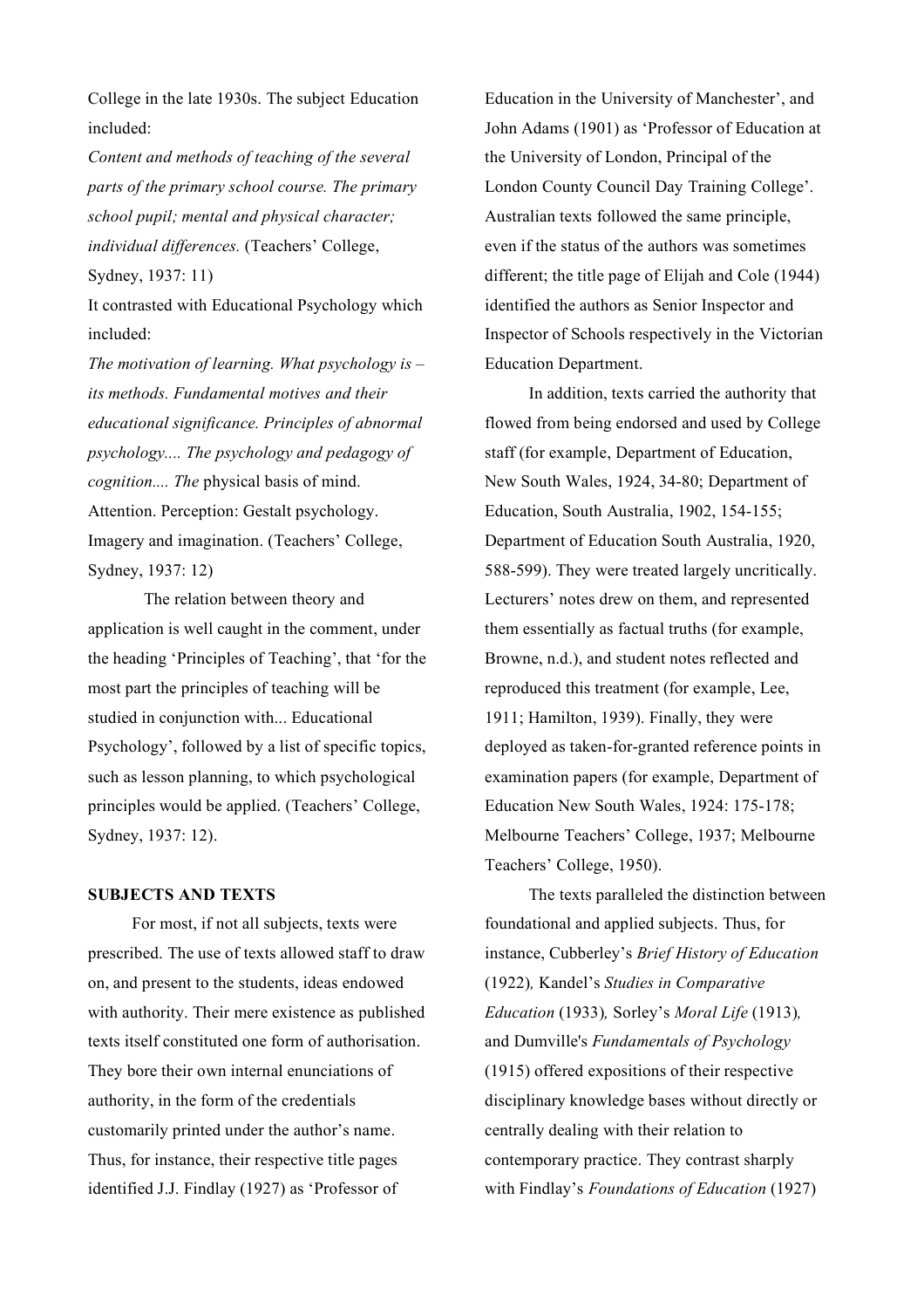and McRae's *Psychology and Education* (1929), for example, in which philosophical historical and psychological principles, drawn from the respective disciplines, were brought explicitly to bear on the aims of education, educational administration, pedagogy and curriculum, and used to construct principled, normative frameworks for addressing practical issues. Even more pointedly related to practice were volumes such as Hughes and Hughes's *Learning and Teaching* (1937)*,* Parker's *Talks on Teaching* (1883) and Wiggin's *Kindergarten Principles* (1896)*,* while texts such as Elijah and Cole's *Method and Technique in Teaching* (1944)*,* Cook's *The Play Way* (1917) and Middleton and Meldrum's *Teaching of Arithmetic* (1930) applied these principles in detail to specific techniques of content selection, classroom management, and instructional technique.<sup>2</sup>

## **LIBRARIES: 'READING MORE BROADLY'**

Libraries provided a second source of reading materials. They began essentially as repositories of the texts listed in course handbooks, with a handful of supplementary readings. Sydney Teachers' College provides the most comprehensively-documented case to explore. Here, until the 1930s, purchases amounting to around 60 titles a year were made on an annual or biennial basis through the Education Department (for example, Mackie, 1907a, 1907b).<sup>3</sup> Moreover, such purchases were subject to budgetary control, and the lists submitted were scrutinised for relevance and moral suitability (Boardman et al., 1995: 31) and sometimes trimmed (Director of Education, 1929; Mackie, 1929a, 1929b, 1929c).

By the late 1940s this had changed dramatically, with the library buying around 80 volumes each month (Sydney Teachers' College, 1948; c.f. Boardman, 1995: 82-84). Moreover, in contrast to the earlier practice, purchasing was more or less continuous and under autonomous College control, a routine part of the College's own management of its needs and resources.

### **A WIDE WORLD OF IDEAS**

A sample count of the places of publication indicates the diversity of origins of the materials. A complete count of texts purchased during 1948 shows that a total of 394 education texts (excluding 'general knowledge' texts, such as history, literature or science) came from the United Kingdom, reflecting and maintaining traditional economic and cultural ties to 'home'. An additional 72 were written and published in Australia; 71 were from the United States; 11 from France; four from Canada; three from New Zealand and one from each of Switzerland, South Africa, Demark and the Netherlands (Sydney Teachers' College, 1948).

Within this overall distribution, the lists reveal some tendency for the different topics and disciplines to draw texts from various origins in differing proportions. Curriculum texts, for instance, were overwhelmingly either locally written and published or imported from Britain; education history, comparative education and psychology were split between Britain and the United States but with a small and growing sprinkling of Australian publications, especially in psychology, while there was a slight preponderance of American publications in general pedagogical literature. This uneven distribution of sources of different literatures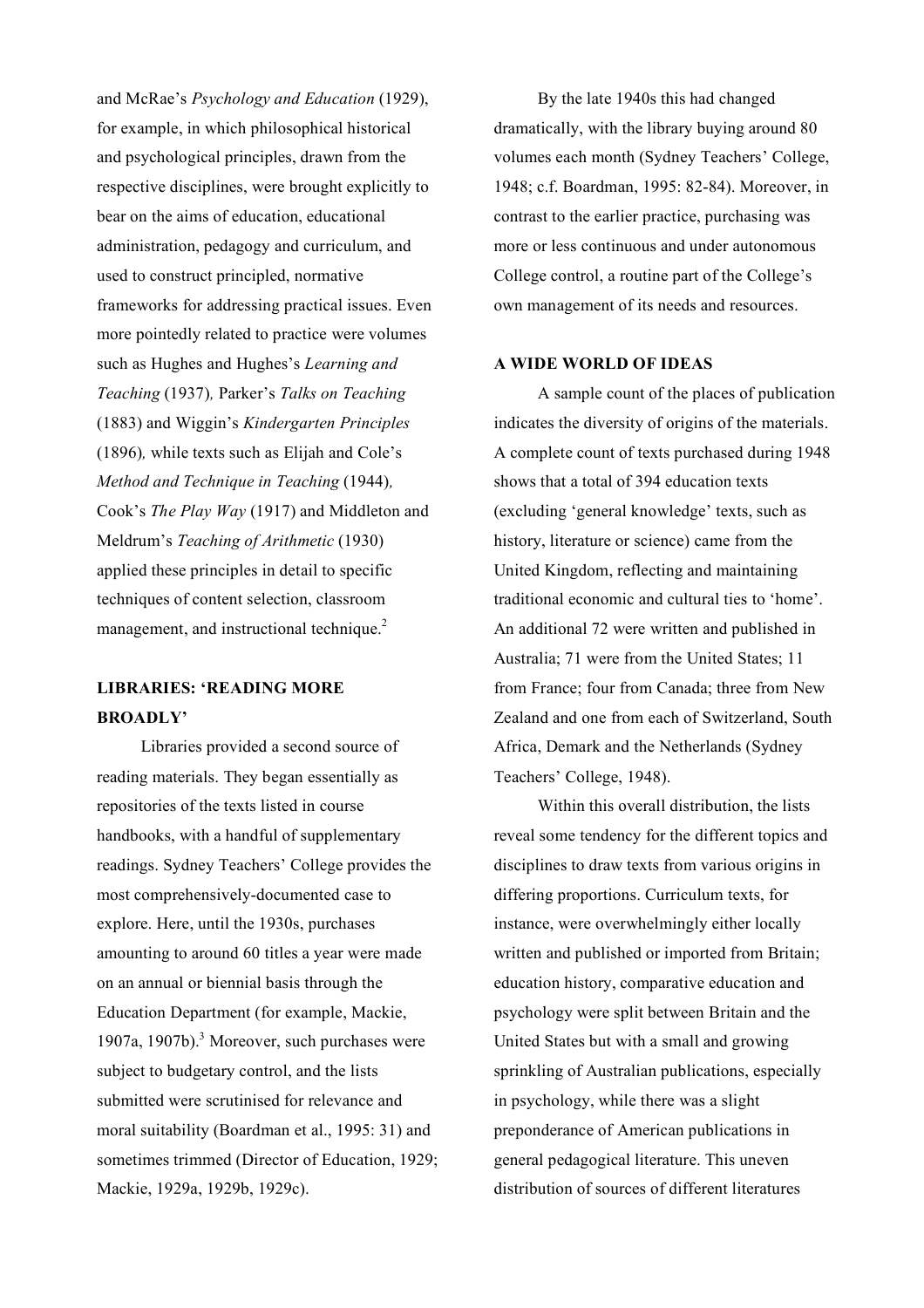reflects a recognition that different fields of research and innovation were located in different centres. While many of these centres were located in overseas centres such as New York (more specifically, Columbia Teachers College) and London (in particular, the London Institute of Education), it also recognised the value of local work, not only on what might be seen as 'local issues' but in fields of broader, more general scientific, theoretical and practical interest (Vick, 2006a).

## **HUMAN NATURE: SCIENTIFIC AND MORAL TRUTH**

In many cases, apart from the fact that they were written in English, the national origins of these texts were of little direct relevance, and were reflected only minimally in the texts themselves. Psychology texts could be used regardless of origins because they addressed their subject matter in light of internationalised research and framed it in terms of the universal truths of science regarding the human mind. Even where 'applied' psychology texts, or psychologygrounded pedagogics texts, drew examples from the local context, what they illustrated were arguments and principles that were couched in terms of universal truths.

McRae (1929), for instance, discusses the 'internal' psychological issue of cognition, as common to all human beings, contrasting them *sui generis* with 'the lower animals' (McRae, 1929: 145). His treatment of the more seemingly social issue of behaviour, in the form of 'the problem child' invokes general truths about a universal human subject, in at least four ways. First, it involves a constant dialectic between universal attributes and specific social factors

(such as poverty). Second, it cites Australian examples McRae has encountered, English examples that Burt discusses and examples that Burt cites from American studies, without reference to the particular contexts of either the children or the research, taking them as comparable. Third, he consistently uses the definite article coupled to general 'subject nouns' – *the* delinquent, *the* child – as though individual children are exemplars of a singular, encompassing category. Fourth, he explains individuals' behaviours by reference to universal attributes (for example, 'the instinct of acquisition') (McRae, 1929: 127-141). Each of these discursive moves takes general scientific knowledge of 'people' as universally true.

The same universalist tendency can be seen in what are essentially discussions of values. Thus Percival Cole, Vice-Principal at Sydney (1910-1944) and editor of a widely-used Australian text, mounted an argument that required curriculum to be the expression and embodiment of nothing less than civilisation itself. The curriculum, he argued, 'must' (his imperative) include such subjects as 'mathematics and English' since they 'are regarded *by society* as essential to human welfare' and reflect the 'demands of civilization and the nature of the pupil' (Cole, 1932: ix-x; italics added). While the reference to 'civilisation' is clearly historical, 'the nature of the child' refers back to psychological science. Moreover, an appeal to the authority of science– in this case the science of botany and its extension to 'scientific gardening' through the planting of good seed, careful cultivation and the reaping of rich harvests–in fact, underpins this whole passage. Thus, for instance, 'even if by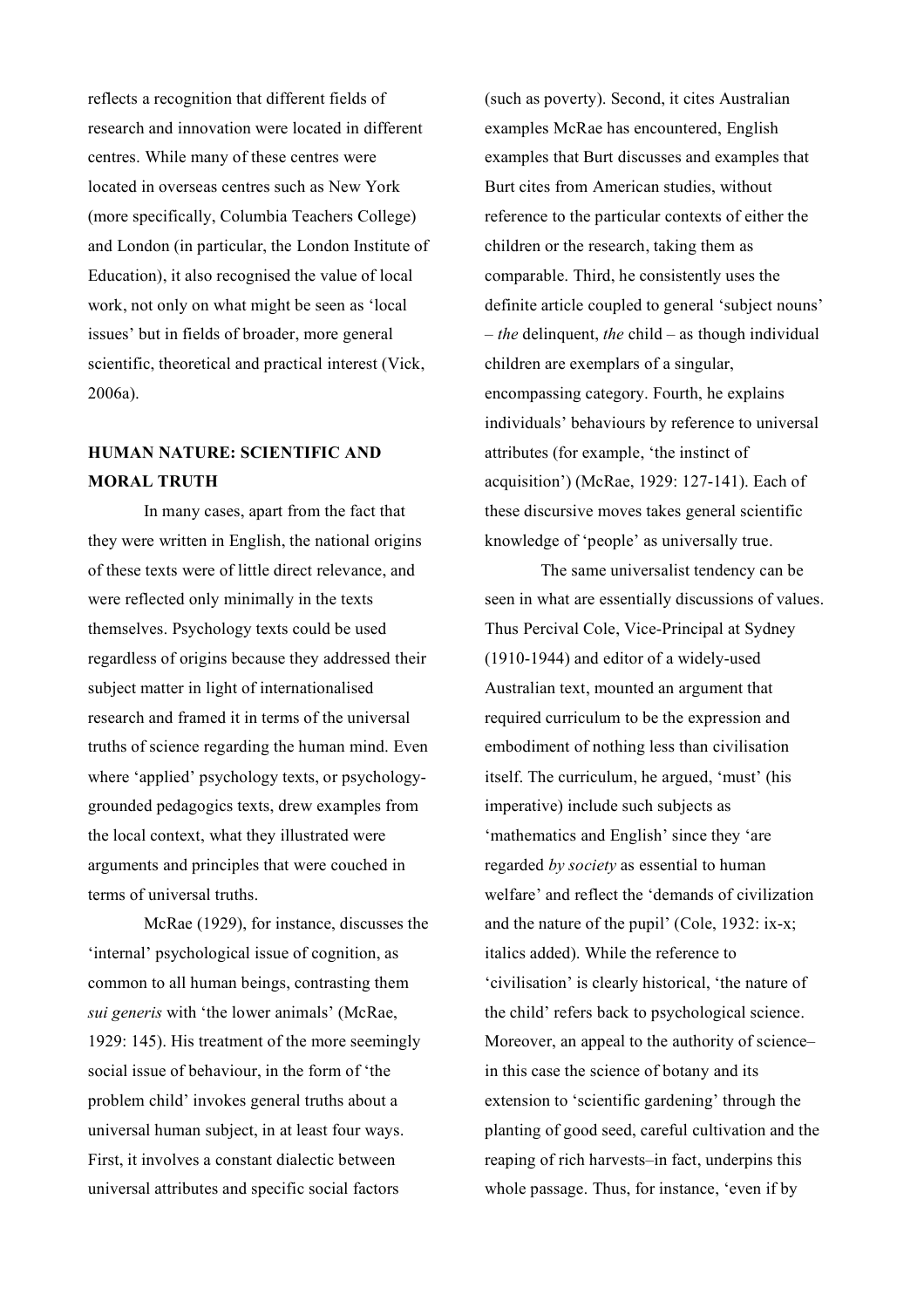chance' subjects such as 'heraldry and Choctaw… flourish better [than mathematics and English] on the native mental soil, they are not wanted; nor can they… afford the social equivalent of the former' (Cole, 1932: ix).

## **GENERAL PRINCIPLES, LOCAL CONTINGENCIES**

Discussions of the social functions of education, or the proper means of providing education, were seen as socially variable and contingent, and were constructed in relation to comparative and historical studies of education. Especially with historical texts, one might expect content to have been tied more or less directly to the specificities of particular nations, and to the country of authorship and publication, since their purpose was to provide knowledge specifically about the country of origin. Indeed, both historical and comparative texts featured accounts of national institutions, cultures, prerogatives and needs. Yet even here, both national origins and peculiarities were also relatively unimportant. What uncoupled them from their context was that they were written with an interest in how other countries had addressed and resolved (or not addressed or resolved) general problems of administration and practice in terms of particular values and principles.

In historical texts, this line of inquiry started by establishing a set of (classical) ideals to do with culture and democracy, then proceeded to explore past examples of falling away from or recovery of those ideals, through a narrative of long-term triumphant struggle resulting in the present (Cubberley, 1922; Quick, 1907). In doing so, historical texts of all origins constituted

collectively a canonical tradition placing Western education between social utility and individual development, as about rationality and truth, and about democratic values and practice, with a series of key reference points: Socrates and Plato, the medieval universities, Locke and Rousseau, Pestalozzi and Froebel. Australians, through their British heritage, stood firmly in this line of descent. American ideas and practice were of particular interest for their special role in progressing the democratic ideas of that tradition. The common ground shared by all such texts gave these accounts authority and status as truth, subtending claims such as Cole's (above) about the relation between 'civilization' and the curriculum.

Comparative texts worked similarly in a more contemporary context. Thus the applicability to Australian education of American historical and comparative texts, for example, was not grounded in their American origins or the information they offered about American educational practices, *per se.* Rather, it lay in their focus on the problem of how to secure scientific and democratic principles at the heart of educational practice, a problem which was of central interest in Australian courses. The role of these texts in highlighting such principles is clearly reflected in Violet Lee's notes from her readings:

*USA: No country uses school more consciously in the development of citizens individually. The USA trains them to take their places as citizens and workers....*

*The old definition 'Education is the development of the whole man' is merely an ideal but there ARE PLACES in America where the ideal is in actual practice....*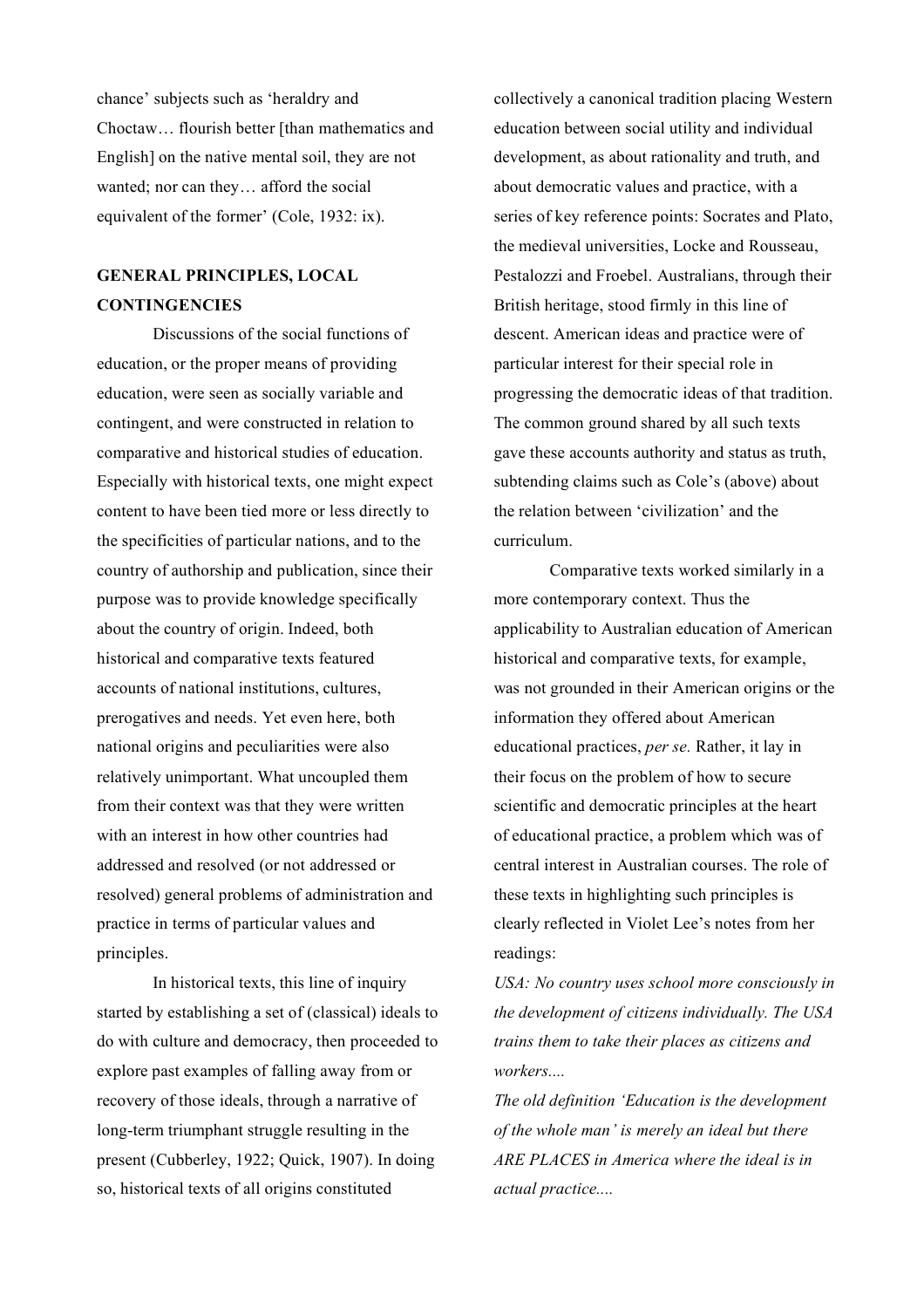*In the Philippines the Americans are trying to build up a whole manhood not by books [but by] trying to get them to understand modern democracy & citizenship. Americans say, 'We can do nothing with the grown ups. Let us tackle the children. Teach them English, bring them in touch with great ideas'.*

*Booker Washington College. Development of the whole man. Nothing left out. Arts, trades, drill, music. No one but negroes. Race lifting itself up by genius of great personality.* (Lee, 1911)

### **CONCLUSION**

Despite their universality, textbooks attract little formal notice in official documentary records, written student records or later student recollections (Adelaide Teachers' College, 1976- 1981) or among historians of teacher education. Yet these texts constituted a body of knowledge that crossed national boundaries. This body of knowledge was far from seamless and singular, but the unmarked and unproblematic juxtaposition of texts from various parts of the world to form a composite 'literature of education' allowed them to constitute a 'universal' normative discourse of education, essentially transcending specific local, regional or national contexts and cultures. Thus, for at least a century, Australian teacher education has been firmly committed to a trans-national vision of 'best practice', where 'best' was derived not from a calculation of pragmatic outcomes of particular practices but from a body of normative principles grounded in what were constructed as universal scientific truths.

#### **NOTES**

1. In most cases, throughout, general claims are derived from detailed documentation from a range of published and manuscript sources; specific references in these cases are exemplars only; in such cases, as here, they are cited as 'for example'.

2. Texts cited are selected from lists compiled from *Education Gazettes* for New South Wales, South Australia and Victoria and teachers college *Calendars*.

3.Text purchases until the 1930s can be traced from lists submitted by College Principals to Directors of Education for their approval, in the education correspondence files in the respective State Archives or Public Record Offices.

#### **REFERENCES**

Adams, J. (1901). *The Herbartian psychology applied to education*. London: Heath.

Adelaide College of Advanced Education (1976- 1981). History of Education Project. [Audiotaped interviews] OH4, Mortlock Collection, State Library of South Australia.

Boardman, G.M., Barnes, A., Fletcher, B., Fletcher, B.H., Sherington, G. & Turney, C. (1995). *Sydney Teachers College: A history, 1906-1981*. Sydney: Hale & Iremonger.

Browne, G.S. (n.d.). General Method. University of Melbourne School of Education Course for First Year Bachelor of Education. Mimeo. University of Melbourne Archives, Melbourne College of Advanced Education, Acc. 90/1, Prue Hamono Papers, Box 2, Folder 953.

Cole, P.R. (1932). Introduction. In P.R. Cole (ed.), *The primary school curriculum in Australia.* ix-xiv. Melbourne: Melbourne University Press.

Cook, C. (1917). *The play way: An essay in educational method.* London: Heinemann.

Cubberley, E.P. (1922). *A brief history of education; A history of the practice and progress and organization of education*. Boston: Houghton Mifflin.

Department of Education New South Wales (1924). *Teachers' college calendar 1924.* Sydney: Government Printer.

Department of Education South Australia (1902). Subjects for 1903. *Education gazette*, December, 114- 115.

Department of Education South Australia. (1920). Teachers' training college. *Education gazette*, February, 57-60.